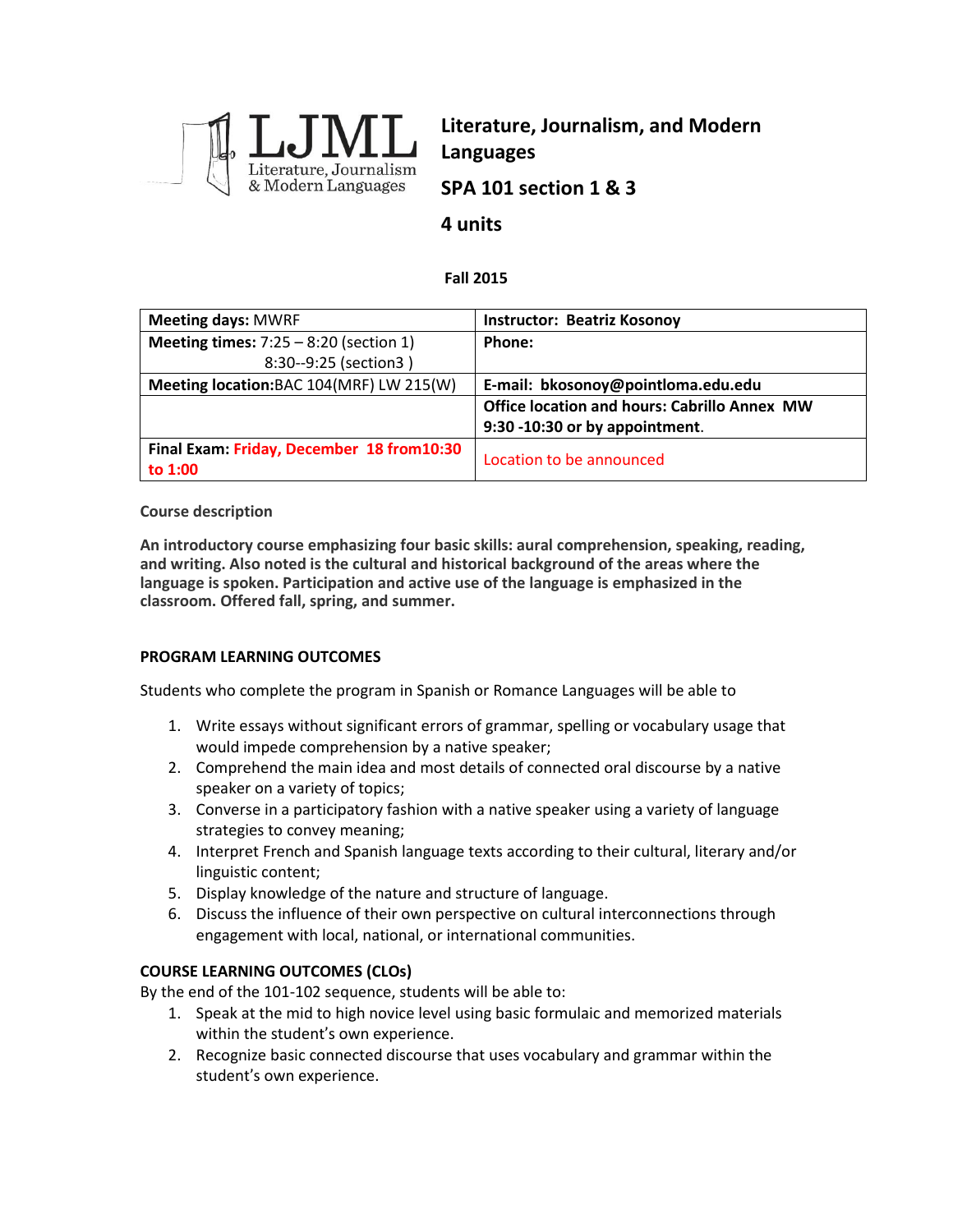| Kosonov | Span 101.1 | Page 2 |
|---------|------------|--------|
|         |            |        |

- 3. Write discrete sentences as well as simple connected paragraphs using memorized vocabulary and grammar structures.
- 4. Read cultural texts that employ familiar vocabulary and cognates as well as learned grammatical structures.
- 5. Demonstrate comprehension of basic cultural mores and patterns of living of the target culture(s) studied.

## **COURSE CREDIT HOUR INFORMATION**

This class meets the Carnegie Unit minimum requirement of 750 minutes of instructional time + 1500 minutes of out-of-class work per 1 unit of credit. Specific details about how the class meets these requirements are included here in the course syllabus.

## **REQUIRED TEXTS AND RECOMMENDED STUDY RESOURCES**

**TEXT**: PANORAMA. Fourth Edition. Blanco, Donley with Supersite Plus Code. This class requires technology access: This is the only way to complete your online assignments and assessments, and access study tools, media, your scores, and more for the main textbook, PANORAMA.

Text is a must from the first day of class. Each student must bring the required textbook/materials to class in order to participate in class activities. Students should have the text by the second week of class Failure to do so will result in zero participation for the activity. No sharing of textbooks is permitted under any circumstances.

| <b>GRADE BREAKDOWN</b> |     | <b>GRADE SCALE</b> |                 |
|------------------------|-----|--------------------|-----------------|
| <b>Chapter Exams</b>   | 35% | $100-92 = A$       | $91 - 88 = A$   |
| Final Exam             | 15% | $87-83 = B+$       | $82 - 81 = B$   |
| <b>Midterm</b>         | 15% | $80 - 78 = B$      | $77 - 73 = C +$ |
| Quizzes                | 10% | $72 - 71 = C$      | $70-68 = C -$   |
| Homework, in class and |     | $67-63 = D+$       | $62-61 = D$     |
| other assignments      | 10% | $60 = D -$         | $59 = F$        |
| in class participation | 5%  |                    |                 |
| Online work            | 10% |                    |                 |
|                        |     |                    |                 |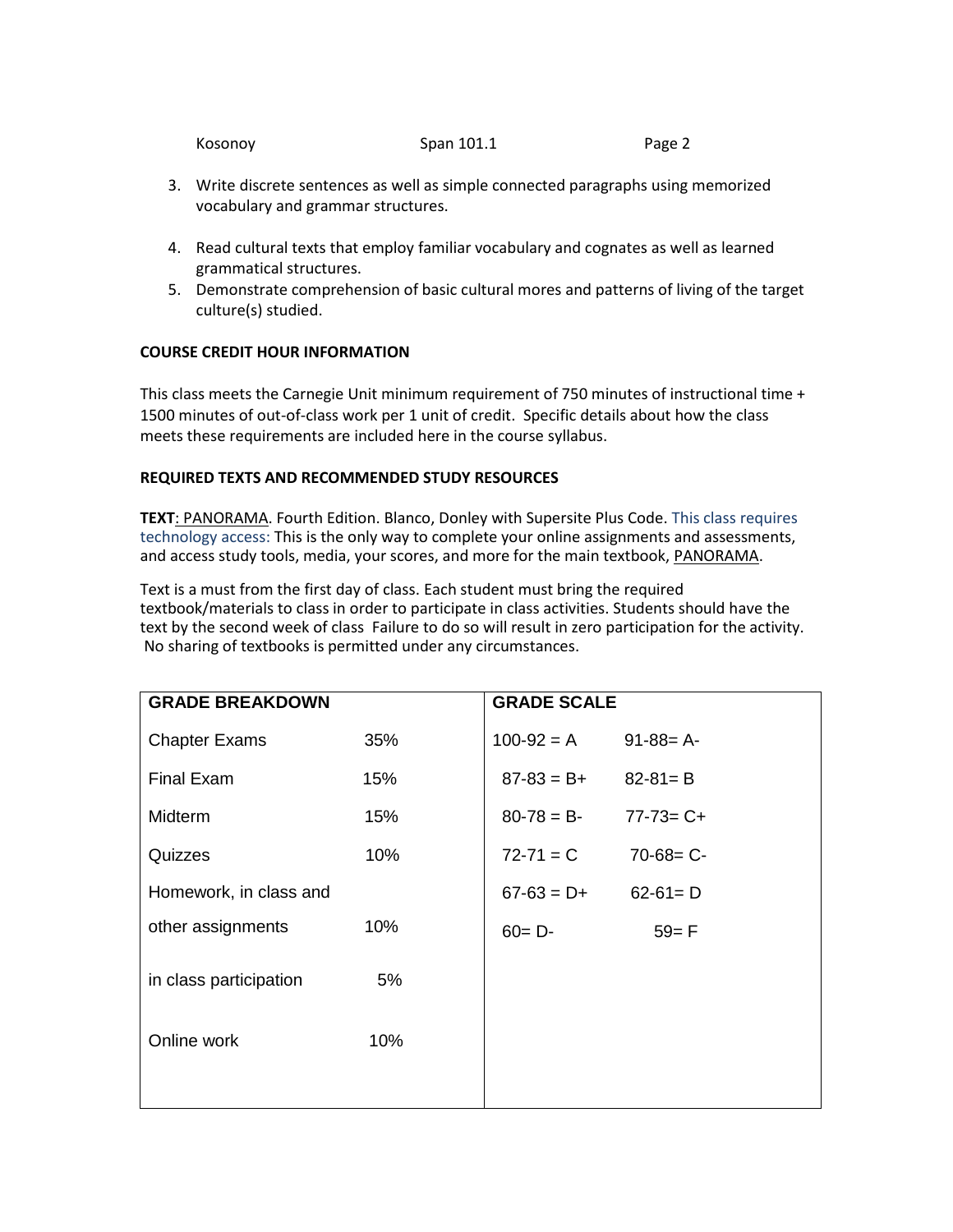| Kosonoy | Span 101.1 | Page 3 |  |
|---------|------------|--------|--|

## **ATTENDANCE AND PARTICIPATION**

Regular and punctual attendance at all classes is considered essential to optimum academic achievement. If the student is absent from more than 10 percent of class meetings, the faculty member has the option of filing a written report which may result in de-enrollment. If the absences exceed 20 percent, the student may be de-enrolled without notice. If the date of deenrollment is past the last date to withdraw from a class, the student will be assigned a grade of W or WF consistent with university policy in the grading section of the catalog. See Academic Policies in the undergrad student catalog.

### **FINAL EXAMINATION POLICY**

Successful completion of this class requires taking the final examination **on its scheduled day**. The final examination schedule is posted on the Class Schedules site. No requests for early examinations or alternative days will be approved.

In the rare case that a student is scheduled for more than three (3) final examinations on the same day, the student is authorized to contact each professor in order to work out an alternate time for one of those examinations. Department chairs/school deans and college deans need not be involved in the process of making this accommodation.

| <b>FINAL EXAM DATE &amp; TIME</b>   | <b>FINAL EXAM LOCATION</b> |
|-------------------------------------|----------------------------|
| Friday, December 18 from 10:30-1:00 | Location to be announced   |

### **September**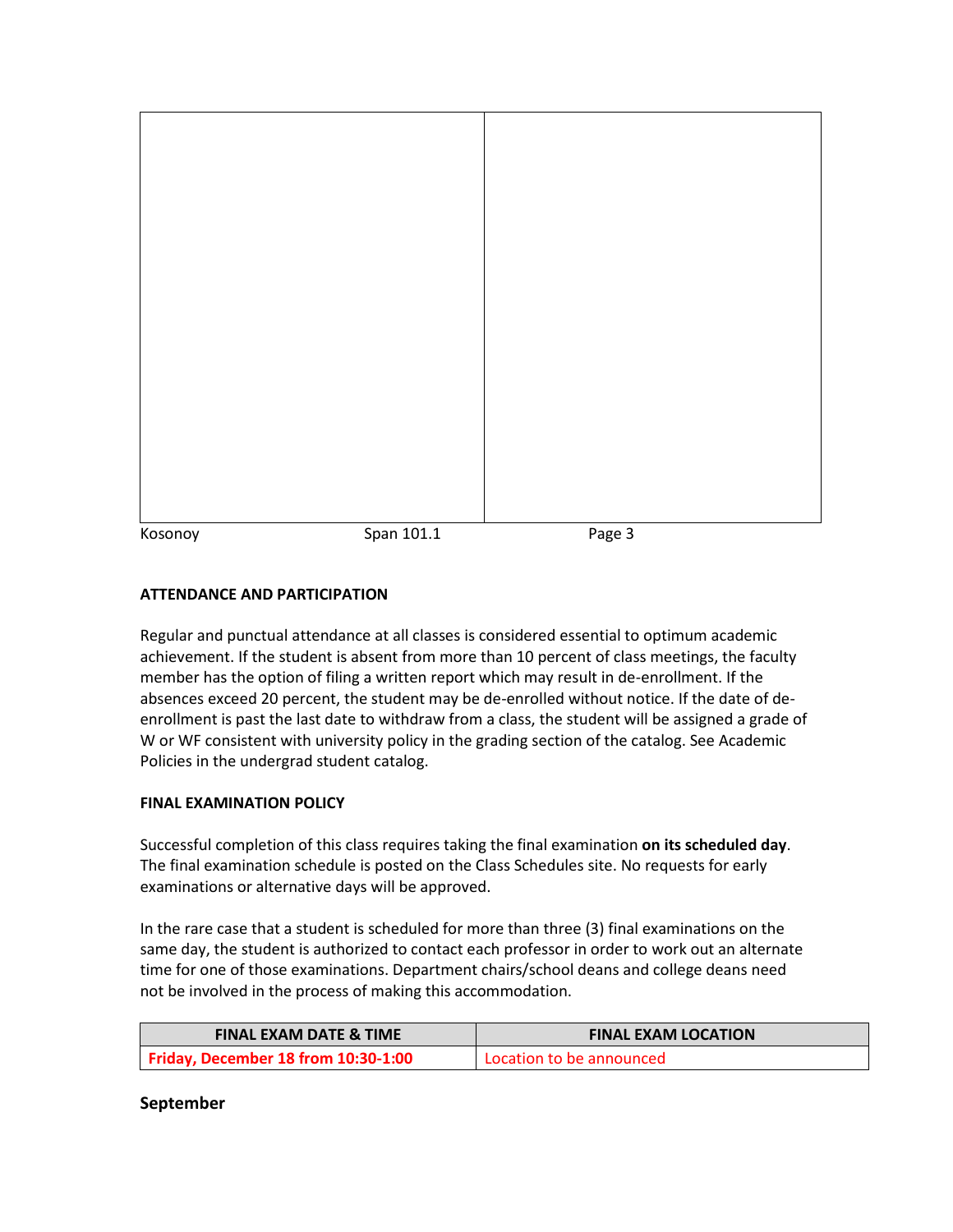### **( 1st. week)**

- **Course introduction. Oral practice**
- **Vowels, consonants, pronuntiation and Latin Countries**
- **3 Accent mark, diphtongs and practice**
- **Video about Latin culture. Oral practice**

**(2nd. week)**

- **NO CLASS**
- **Vocabulary and oral practice; 34**
- **Gender of nouns. Definite and indefinite articles . Plural; 12-15**
- **Numbers 0-30. Hay; 16-17**

### **(3rd.week)**

- **Personal pronouns. El verbo ser;19-22**
- **Interrogative words.Telling the time;23-27**

# **Exam #1**

**Vocabulary; 68. Days of the week. Verbs –AR; 39-47**

**(4th week)**

- **Forming negative and interrogative sentences . Verb GUSTAR; 48-53**
- **ESTAR. Prepositions**. Numbers **30-100; 55-59**
- **Numbers 101 and higher; 60-61**

# **Examen #2.**

(5th week)

- **Vocabulary; 106. Oral practice.**
- **Descriptive Adjectives; 80-83**

### **OCTUBRE**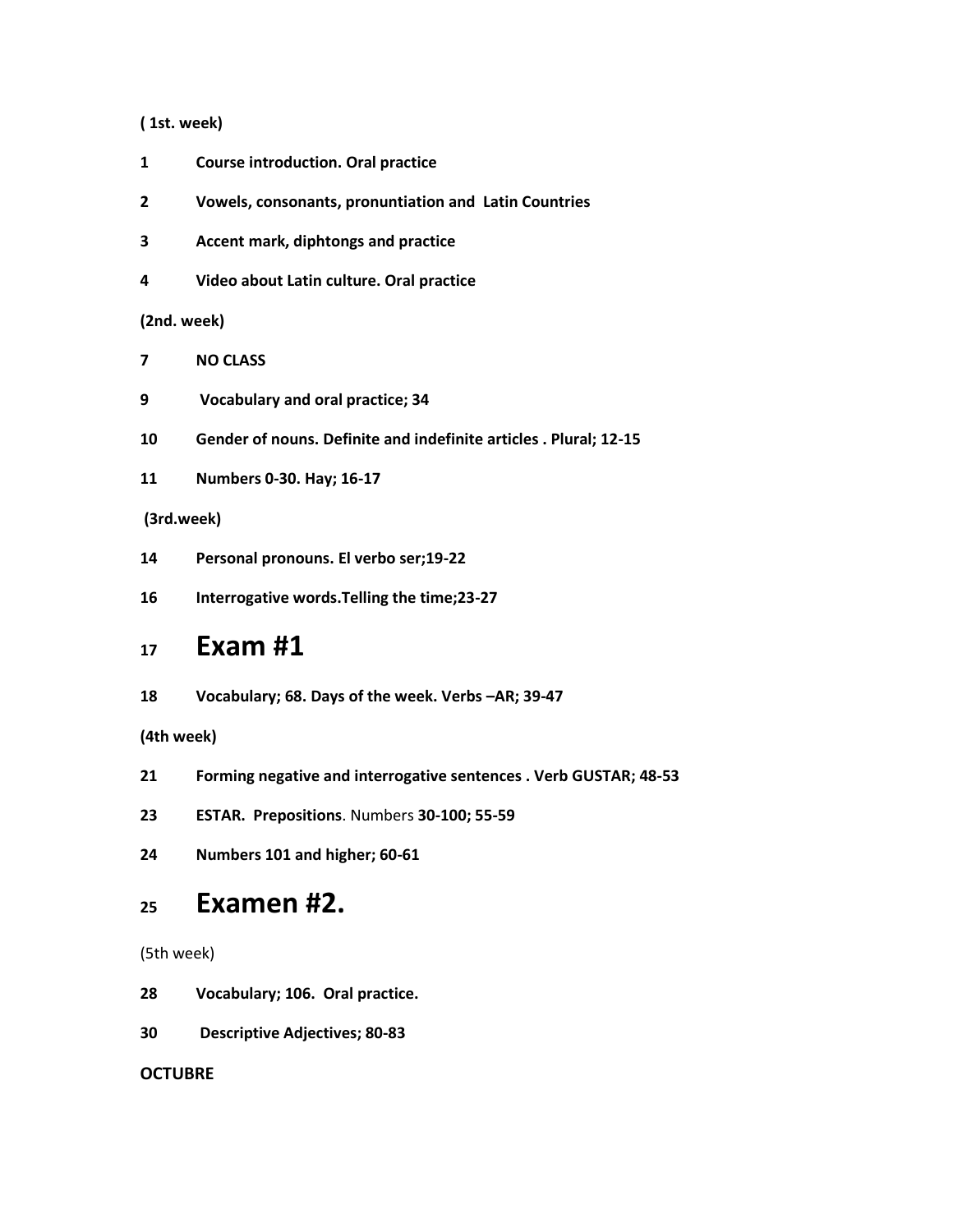- **1 Possessive adjectives. Los verbos regulares –er/ir; 85- 89**
- **2 Tener y venir. Expressions with TENER; 93-95**

**(6th week)**

**5 Oral presentations. Reading a text; 99 .** 

# **<sup>7</sup> Examen #3**

- **8 Vocabulary;138. Oral practice; 109-110**
- **9 Irregular IR. Contractions AL and DEL. IR+A+INF; 118-120**

**(7th week)**

- **12 Stem-changing verbs: E>IE Y O>UE. Verbs JUGAR, COMENZAR A+ INF. Y PENSAR EN + INF; 121124**
- **14 Stem-changing E>I. Verbs with irregular yo forms .Verbs VER Y OIR; 128-131**
- **15 Review for the midterm exam**

# **<sup>16</sup> Examen #4**

**(8th week)**

**19 REPASO DE MEDIO TERMINO**

## **21 EXAMEN DE MEDIO TERMINO**

- **22 Composición en clase. SINCE YOUR COMPOSICION MUST BE WRITTEN IN A GREENBOOK, PLEASE BRING ONE TO CLASS.**
- **23 No hay clase**

## **(9th week)**

- **26** Vocabulario de la lección 5 Las Vacaciones. pág.172. **Los números ordinales** pág. 143. **Los meses y las estaciones del año**, pág. 142. **Vocabulario extra: las flores, la alergia, el buen tiempo, la lluvia, el frío, el béisbol, el fútbol, la nieve, las bebidas, la gripe frías/calientes, el te helado, la playa, el abanico, el asador, el patio, los pájaros, los colibrís, las mariposas, las vacaciones, La Navidad, el Día de Gracias.**
- 28 **The weather, p.142. Fotonovela; 144-148**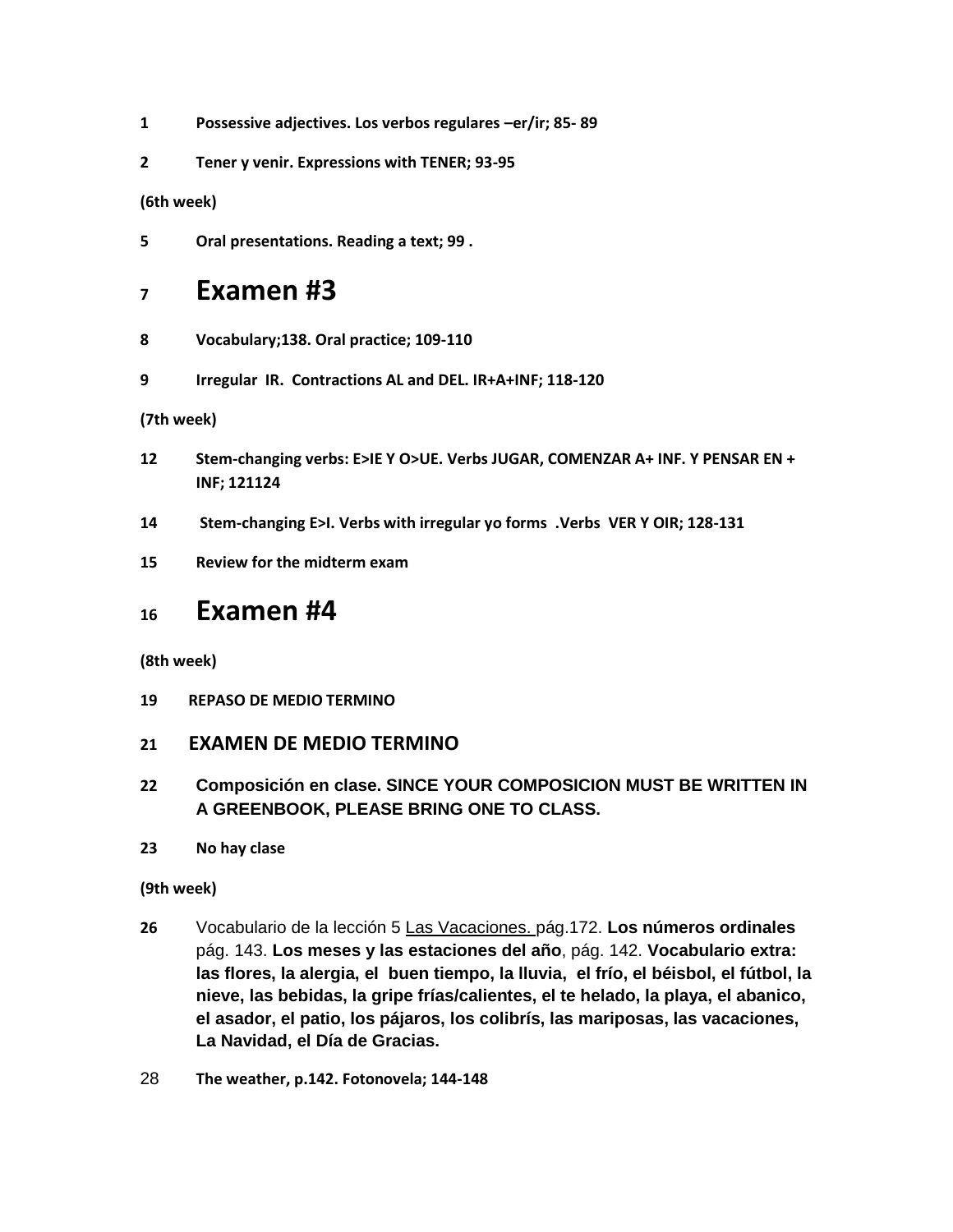**Tarea: ejer 4, pág. 148.**

**29 Estar with conditions and emotions. Adjectives. Presente participle. Present progressive;152-157**

**30 SER vs. ESTAR, págs. 158-161.**

**noviembre**

**(10 th week)**

- **2 Personal A. Direct object pronouns; 162-165**
- **4 Direct object pronouns with the infinitive and present progressive.**
- **5 Recapitulación. Reading. Writing 166-171.**

# **<sup>6</sup> Examen #5.**

**TAREA: Bring a blue/green book to class.**

**(11th week)**

| 9 | Writing quiz(30 points). |
|---|--------------------------|
|---|--------------------------|

**11 Vocabulary; 208. Oral practice. Colors; 174-177**

- **12 Transparencia de la ropa.** Leer ¡Qué ropa más bonita, págs. 178 y 179. Lectura: Los mercados al alire llibre, págs. 182 y 183.
- **13 Saber vs. conocer; 184**

**(12th week)**

- **18 Preterit of regular verbs; 190-192**
- **19 Demonstrative adjectives and pronouns; 194-196**

# **<sup>20</sup> Examen #6**

**(13th week)**

**23 Vocabulary;240. Reflexive verbs; 220-223**